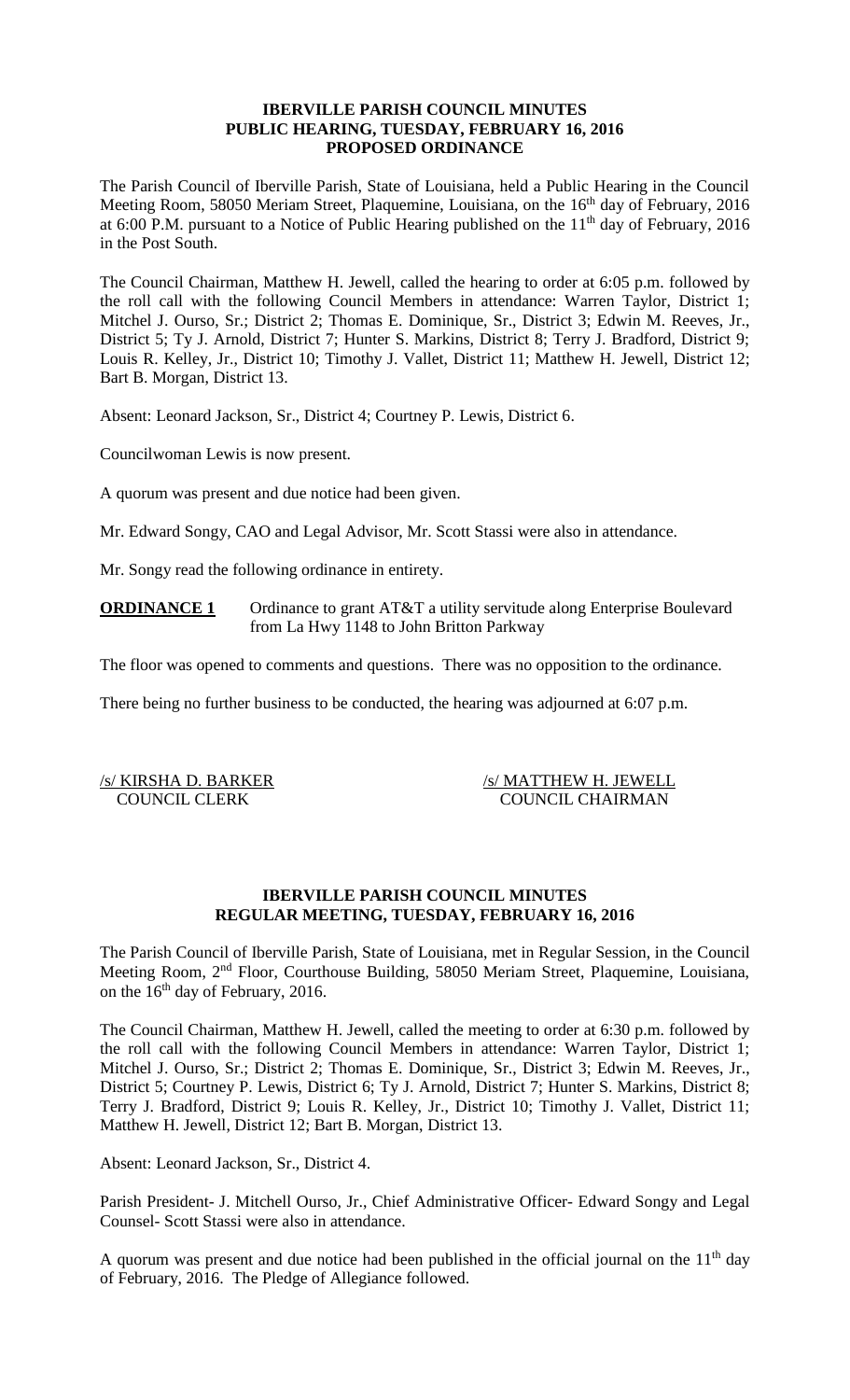Council Chairman Jewell called for anyone wanting to make public comments to register with the Clerk. The following individuals registered to speak: Mrs. Haley Brown, Mr. Klein Kirby, Mr. "Fry" Hymel, and Ms. Corliss Allen.

# PRESENTATIONS AND APPEARANCES

- A) Presentation by Ochsner Health System
	- CEO, Dawn Pevey came before the Council to present a slideshow highlighting the results of the Iberville Ochsner Medical Facility for its one year anniversary. Within the first year the clinic had over 14,400 visits, 21 codes requiring life sustaining intervention, 1 baby was delivered, and over 800 new clinic patients to the Ochsner Health System. The national average of wait time is 1 hour and the Iberville Ochsner Medical Facility's average is 14 minutes. The overall rating of patient experience surveys are in the 99<sup>th</sup> percentile of satisfaction in each category. Ochsner in Baton Rouge is the largest integrated Health System in the Gulf Coast, the number one rated hospital in Baton Rouge by CareChex, and among the top 100 hospitals in the United States.
	- The Iberville Ochsner Medical Facility will host a Community Health Fair on Saturday, February 20, 2016 from 8 am to 12 pm.
	- Chairman Jewell asked if the clinic offers pediatric services. Ms. Pevey stated right now the clinic only sees adults and it is something they will look into.
	- The following residents came before the Council to express their appreciation for the Iberville Ochsner Medical Facility: Mrs. Haley Brown, Mr. Klein Kirby, Mr. "Fry" Hymel, and Ms. Corliss Allen.
- B) 6<sup>th</sup> District Area D Commander of the American Legion & Commander of Post 160 of Port Allen- Mr. Claude Crawford
	- Commander Claude Crawford came before the Council to express sincere gratitude for the Veterans' van and for the Mardi Gras float in the recent parade. They are very grateful for the beautiful van that the Parish President and Parish Council provides and also for their continued support and dedication to the Veterans.
	- The Council thanked Commander Crawford and others for their services they provide.

## APPROVAL OF MINUTES

Upon a motion by Councilman Reeves, and seconded by Councilman Taylor, it was moved to wave the reading of the minutes of Tuesday, January 19, 2016 and approve as written.

The motion having been duly submitted to a vote was duly adopted by the following yea and nay votes on roll call:

YEAS: Taylor, Ourso, Dominique, Reeves, Lewis, Arnold, Markins, Bradford, Kelley, Vallet, Morgan.

NAYS: None. ABSTAIN: None. ABSENT: Jackson.

The motion was declared adopted by the Chairman.

## PRESIDENT'S REPORT

President Ourso reported on the following:

- President Ourso stated the results of the Iberville Ochsner Medical Facility is great news. He was touched by the appreciation of the residents that came before the Council to speak on behalf of the medical facility.
- He also thanked the Veterans for their services and stated the van is just a small token to honor them for all their endurances and dedication. President Ourso raised money to allow them to have their own float in the parade. The float was donated by Mr. Terry Hebert.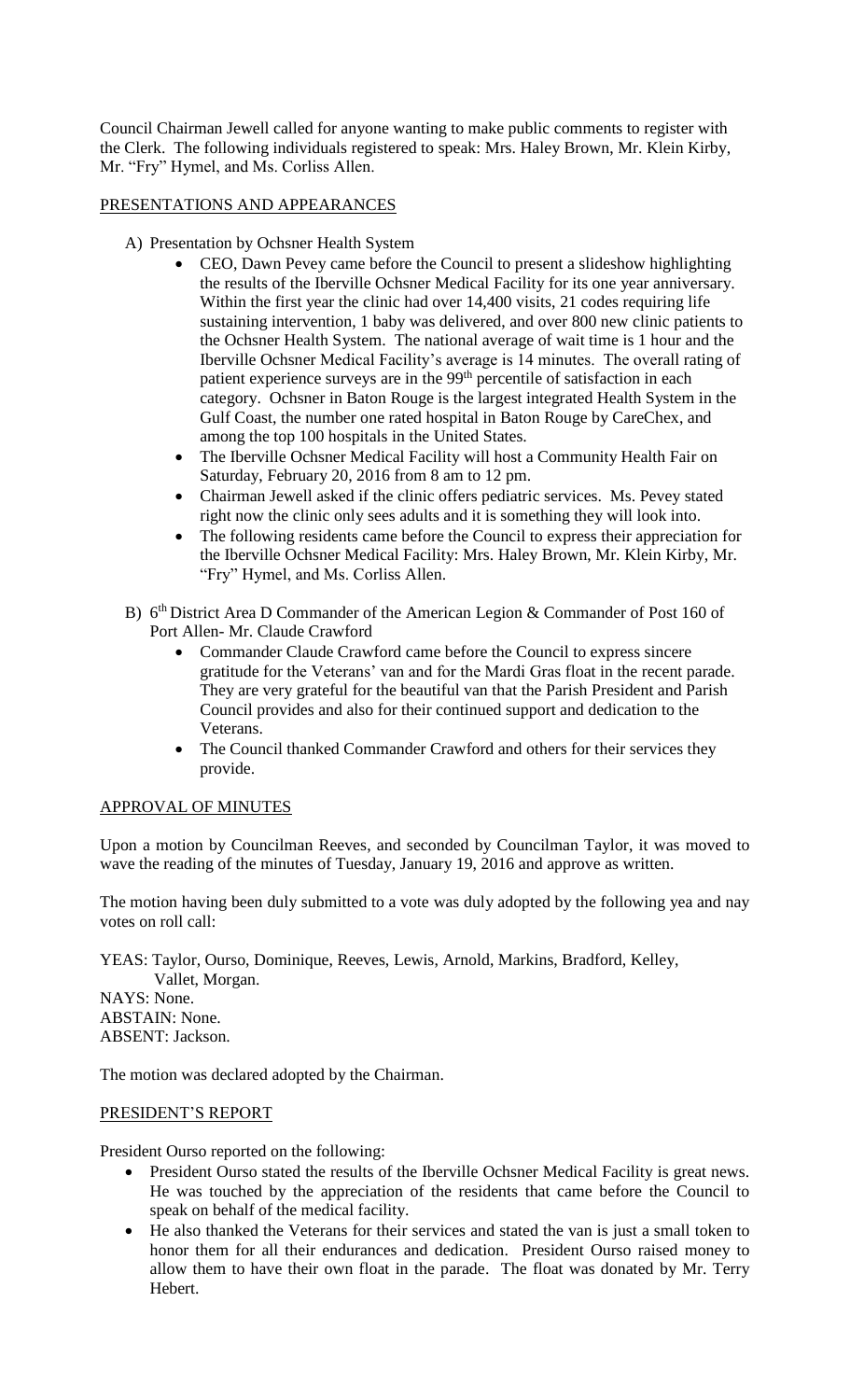- The Parish had asbestos consulting done on the Parish Jail. There is a small amount in the jail and will have to be removed before any work can be done on the HVAC system. The removal process will take 4-5 days. Sheriff Stassi will transport 110 inmates to LaSalle Parish's private prison during this time frame. Councilman Reeves asked what the Parish will do with the new inmates during this time. Sheriff Stassi answered they will work with West Baton Rouge, and will work with the District Attorney's Office and the Judges to arrange new court dates for bench warrants.
- The Parish has a program that offers utility assistance. They spent two days at the North Iberville Community Center and assisted 213 people and spent a total of \$70,000. The next week they visited the East Iberville area and assisted 178 people and spent a total of \$52,000. As of today, the Parish has helped 391 people and spent \$122,000 with a remaining balance of \$57,000. The Parish will go to Bayou Pigeon, Bayou Sorrell, and Bayou Goula tomorrow. Councilman Taylor asked about White Castle, and President Ourso said they started north and are heading south and White Castle will be the next stop once more money comes in.
- President Ourso presented folders to the Council. The first folder contains pictures of the Price Street Canal that is being worked on with Gustav/Ike funds. The second folder contains pictures of the project installing the 12" inch water line from the water plant tying into the Point Pleasant Tower. President Ourso stated the Parish is going above and beyond to take precautions and get the water from the wells tested more often than the Department of Health and Hospitals requires. The third folder contains pictures of the water tanks being elevated. If the water tanks are not lifted they will continuously overflow due to the tank at Point Pleasant being 5 or 6 feet higher.
- The Iberville Chamber of Commerce recently hosted a breakfast and Congressman Graves was the guest speaker. Congressman Graves spoke about the transportation issues and the State's financial crisis. Congressman Graves stressed the importance of a bridge and the alignment of the proposed bridge. President Ourso asked the Council to stress the importance of the alignment of the proposed bridge to be located here in Iberville Parish.

### CHAMBER OF COMMERCE REPORT

Mr. Hank Grace was not present.

### FINANCIAL REPORT

Mr. Randall Dunn stated the financial statements have been mailed. Mr. Dunn explained to the new Council members that the sales tax report is received on the 10<sup>th</sup> of each month. The Finance Department has started the audit process, and will continue to work on the complete audit for the entire Parish for the next 3 months.

## OLD BUSINESS

## **ORDINANCE IPC# 003-16**

## **ORDINANCE TO GRANT A SERVITUDE TO BELL SOUTH COMMUNICATIONS, LLC, D/B/A AT&T LOUISIANA ALONG ENTERPRISE BOULEVARD FROM LA. HIGHWAY 1148 (CHOCTAW ROAD) UP TO JOHN BRITTON PARKWAY**

 WHEREAS, the Iberville Parish Council is the owner in fee title to a parcel of land known as Enterprise Boulevard, which consists of the paved roadway and adjacent land on each side of the roadway for a total of 130 feet in the area of the requested servitude by AT&T.

 WHEREAS, AT&T desires to install a telecommunication line along Enterprise Boulevard from La. Highway 1148 (Choctaw Road) up to John Britton Parkway, near the Iberville Parish Industrial & Technology Park.

 WHEREAS, the attached survey map illustrates the location of the proposed telecommunication line in the Enterprise Boulevard property to be supplied by AT&T Louisiana on the Parish's property.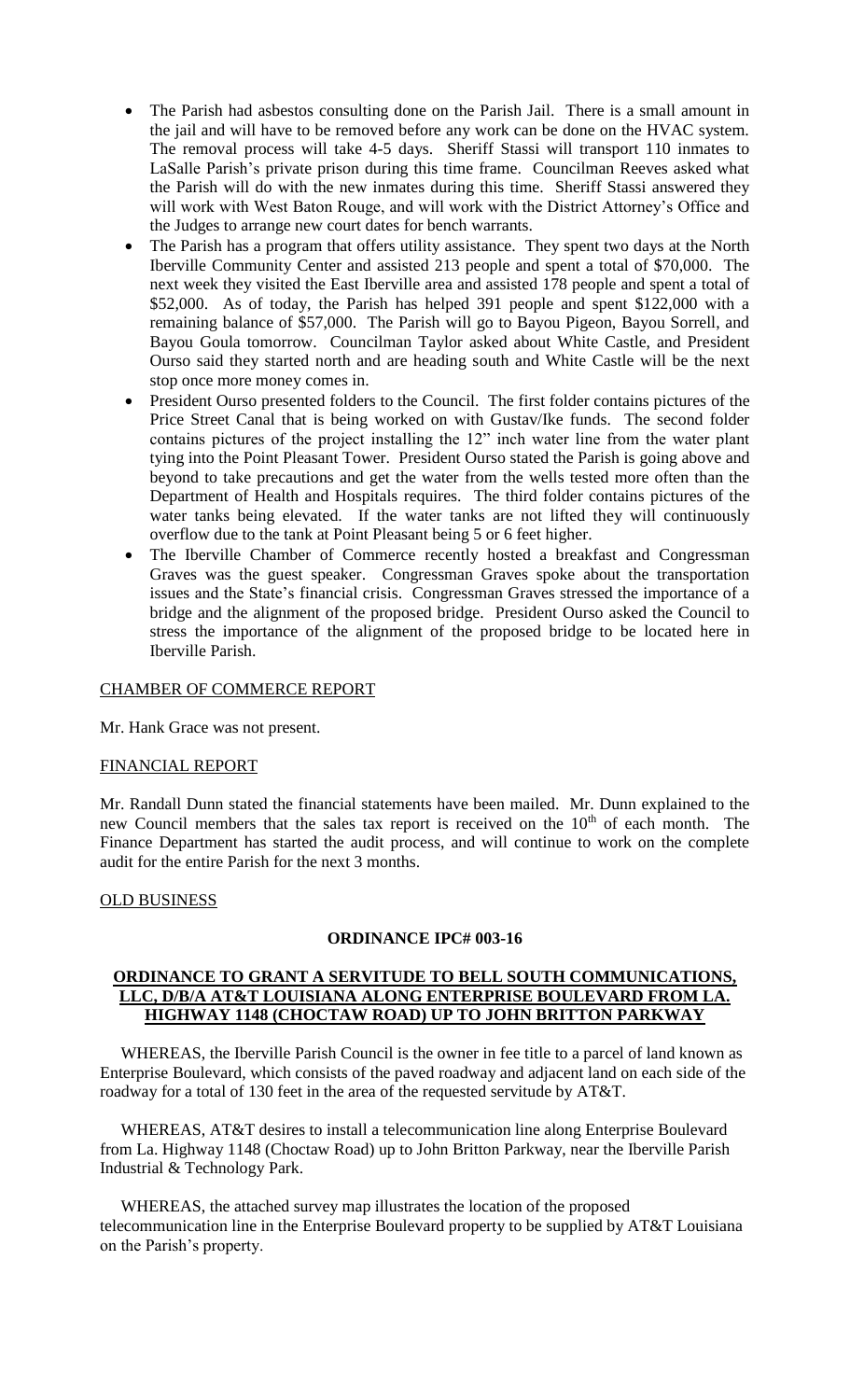NOW, therefore be it ordained by the Iberville Parish Council as follows: "That AT&T Louisiana be and is hereby authorized to install a telecommunication line on the parcel of Parish land known as Enterprise Boulevard from La. Highway 1148 (Choctaw Road) to John Britton Parkway, adjacent to the Iberville Parish Industrial and Technology Park."

 The foregoing ordinance, which was previously introduced at a regular meeting of the Parish Council on the  $19<sup>th</sup>$  day of January, 2016, and a summary thereof having been published in the official journal, the public hearing on this ordinance held on the  $16<sup>th</sup>$  day of February, 2016, at 6:00 p.m., in the Council Meeting Room, 58050 Meriam Street, Plaquemine, Louisiana, was brought up for final passage with a motion by Councilman Taylor, and seconded by Councilman Reeves, having been duly submitted to a vote, the ordinance was duly adopted by the following yea and nay vote on roll call:

YEAS: Taylor, Ourso, Dominique, Reeves, Lewis, Arnold, Markins, Bradford, Kelley, Vallet, Morgan. NAYS: None. ABSTAIN: None. ABSENT: Jackson.

The ordinance was declared adopted by the Chairman on the 16<sup>th</sup> day of February, 2016.

### NEW BUSINESS

A) Introduction of Ordinances

The following ordinances were introduced by Mr. Songy:

1) Ordinance to accept donation of four tracts of land from Mimi Hebert Wright, Jan Hebert Shaw, Eric L. Hebert, Allison Hebert Ray, Bean Family Properties No. 2, LLC, Garfield Investments, LLC, Mary Kathryn Hebert, Omer King Hebert, True Hope Enterprises, LLC and Diane Hebert Bergeron

Upon a motion by Councilman Dominique, seconded by Councilwoman Lewis, it was moved that a public hearing be held on Tuesday, March 15, 2016 at 6:00 p.m. on the introduced ordinance.

The motion having been duly submitted to a vote, was duly adopted by the following yea and nay votes on roll call:

YEAS: Taylor, Ourso, Dominique, Reeves, Lewis, Arnold, Markins, Bradford, Kelley, Vallet, Morgan. NAYS: None. ABSTAIN: None. ABSENT: Jackson.

The motion was declared adopted by the Chairman on the 16<sup>th</sup> day of February, 2016.

### RESOLUTION COMMITTEE REPORT

The Resolution Committee met on Tuesday, February 16, 2016 at 6:07 p.m., followed by the roll call with the following Resolution Committee Members only in attendance: Reeves, Vallet, Lewis, Arnold, Kelley, Markins, Morgan, Dominique.

Absent: Jackson.

The following resolution was read aloud by Mr. Songy:

A) Resolution to reinstate an Iberville Mississippi Bridge crossing into the final Tier 1 Environmental Impact Statement for the Baton Rouge Loop Project

Councilman Vallet made a recommendation to forward the resolution to the regular meeting, seconded by Councilman Markins. The recommendation having been duly submitted to a vote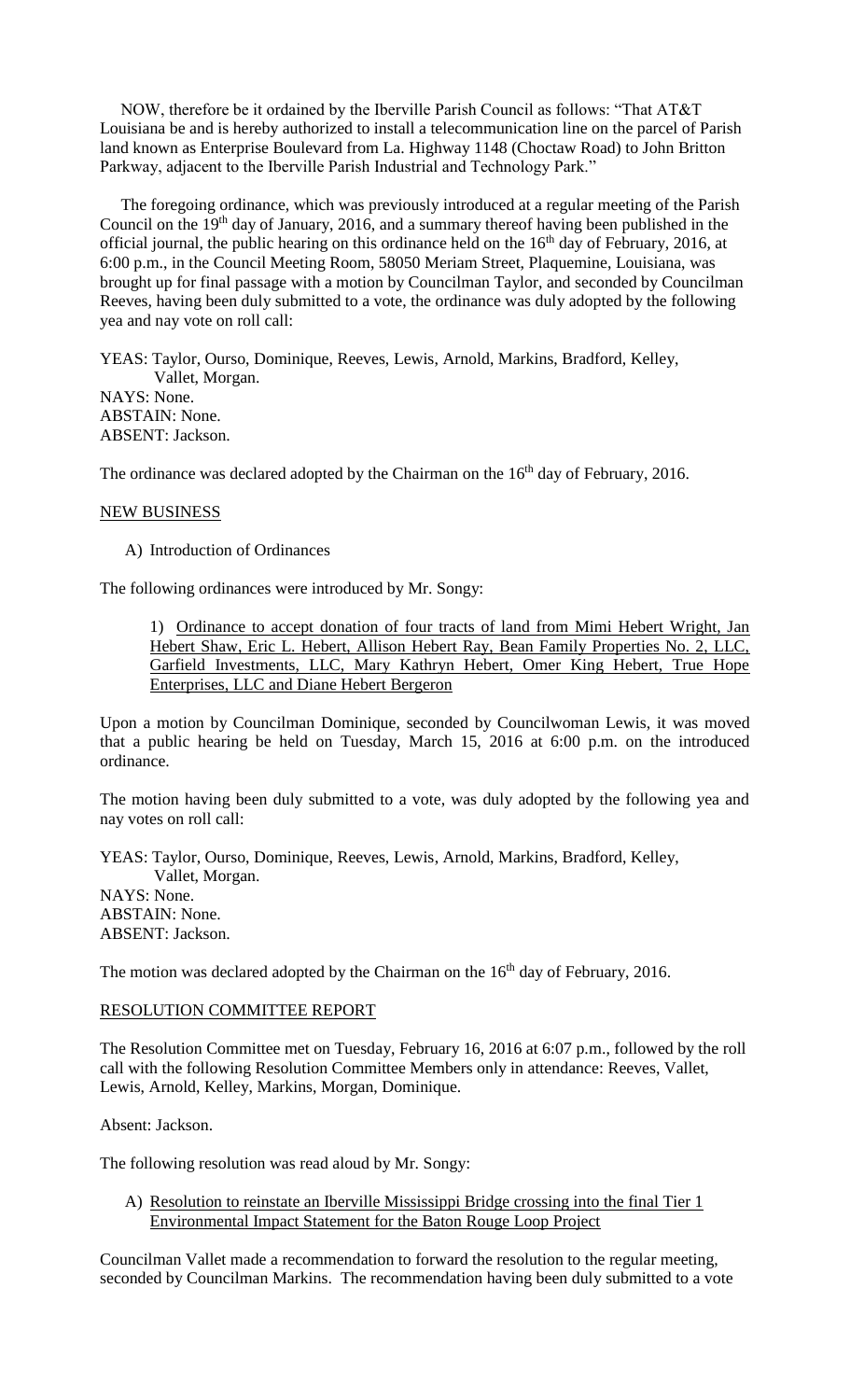was duly adopted by the following yea and nay votes on roll call by Resolution Committee Members only:

YEAS: Reeves, Vallet, Lewis, Arnold, Kelley, Markins, Morgan, Dominique. NAYS: None. ABSTAIN: None. ABSENT: Jackson.

The recommendation was declared adopted by the Chairman to forward this item to the regular meeting.

## During the Regular Meeting:

### **RESOLUTION IPC# 2016-003**

## **RESOLUTION TO REINSTATE AN IBERVILLE MISSISSIPPI BRIDGE CROSSING INTO THE FINAL TIER 1 ENVIRONMENTAL IMPACT STATEMENT FOR THE BATON ROUGE LOOP PROJECT**

 The following resolution was introduced by Councilman Kelley, seconded by the Council.

WHEREAS, the Capital Area Expressway Authority, with the Federal Highway Administration acting as Lead Federal Agency, and the Louisiana Department of Transportation and Development is proposing the development of the Baton Rouge Loop toll facility.

WHEREAS, a Tier 1 Final Environmental Impact Statement/Section 4(f) and 6(f) Evaluation (FEIS) for the proposed project evaluated multiple corridors in the South Unit within three preferred Mississippi River crossing corridors, including the Plaquemine Crossing in Corridor Section S12.

WHEREAS, the FEIS recommends elimination of fourteen alternatives, including all alternatives in the Plaquemine Crossing due to "low traffic volumes and additional 10-15 miles of roadway", characterizing the Section as "not feasible from a traffic and tolling perspective".

WHEREAS, an independent study performed by the Capital Region Industry for Sustainable Infrastructure, or CRISIS, indicated the potential for a Plaquemine Crossing.

WHEREAS, CRISIS found that a project which includes a widening of LA 30 on the east bank of the river and terminating at I-10 west of LA 415 which crosses in the Plaquemine Crossing outperforms bridges which cross in the corridors in West Baton Rouge Parish in terms of savings in regional vehicle hours traveled, the key metric in that study report.

WHEREAS, the population of Iberville Parish has been stagnant for nearly 50 years, despite being part of a fast growing metropolitan area.

WHEREAS, the lack of population growth can be partially attributable to the lack of mobility, connectivity, and traffic congestion experienced in the region.

WHEREAS, the location of Iberville Parish, in the deep draft portion of the Mississippi River, is conducive to industrial growth which would spur the economy and population growth in the parish.

WHEREAS, the lack of efficient intermodal connectivity by highway puts Iberville Parish at a disadvantage to other parishes in the region in attracting industry.

WHEREAS, every parish in the deep draft portion of the Mississippi River has a bridge which crosses the river, except for Iberville Parish.

WHEREAS, the Iberville Parish Council believes that the FEIS's justification that the Plaquemine Crossing corridors are infeasible based on traffic and tolling is an overstatement and mischaracterizes the actual comparison of the crossing in the report.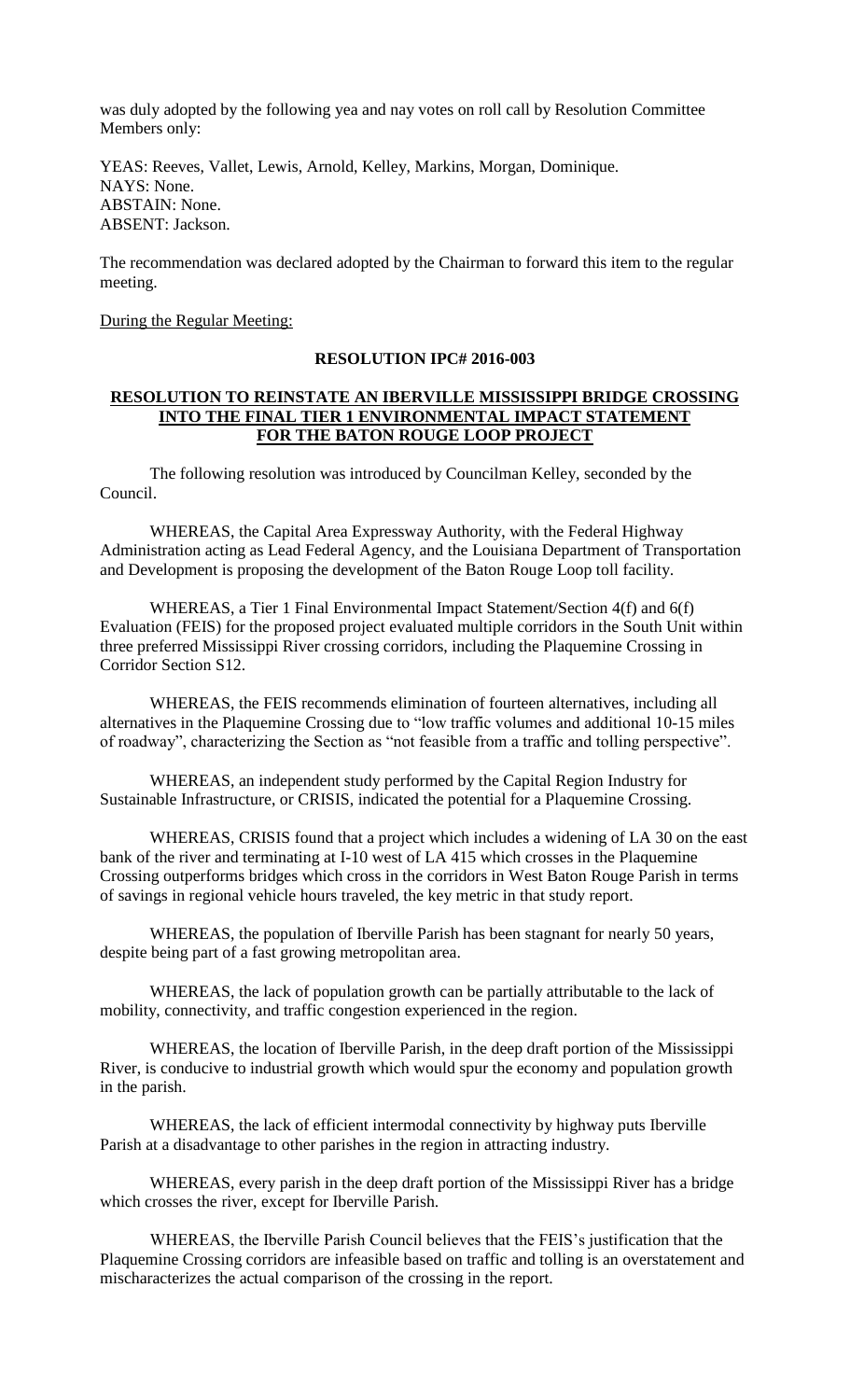WHEREAS, the Iberville Parish Council disagrees, based on documentation in the FEIS, that the statement "some public officials and political bodies from Ascension and Iberville parishes have publicly opposed the project for various reasons" also mischaracterizes the opinions of those entities in this Parish.

THEREFORE, BE IT RESOLVED that the Iberville Parish Council strongly supports a Mississippi River Bridge crossing in Iberville Parish and strongly requests that alternatives utilizing the Plaquemine Crossing be reinstated into the Study as a part of the Record of Decision on the Tier 1 FEIS so that it can be further considered in the Tier 2 Environmental Impact **Statement.** 

The above resolution was duly adopted in regular session this 16<sup>th</sup> day of February, 2016 by the following vote on roll call;

YEAS: Taylor, Ourso, Dominique, Reeves, Lewis, Arnold, Markins, Bradford, Kelley, Vallet, Morgan. NAYS: None. ABSTAIN: None. ABSENT: Jackson.

The resolution was declared adopted by the Chairman on the  $16<sup>th</sup>$  day of February, 2016.

### BOARDS & COMMISSIONS REPORT

The Boards and Commissions Committee met on Tuesday, February 16, 2016 at 6:09 p.m. followed by the roll call with the following Committee Members only in attendance: Vallet, Markins, Lewis, Reeves, Arnold.

Absent: Jackson.

A quorum was present.

A) Appointment of Mr. Hurice Oubre to Waterworks District No. 3- Dominique

Upon a recommendation by Councilman Reeves, and seconded by Councilman Vallet, it was recommended to forward the appointment of Mr. Hurice Oubre to the Iberville Parish Waterworks District No. 3 Board to the regular meeting. The recommendation having been duly submitted to a vote was duly adopted by the following yea and nay votes on roll call by Boards and Commission Committee Members only:

YEAS: Vallet, Markins, Lewis, Reeves, Arnold. NAYS: None. ABSTAIN: None. ABSENT: Jackson.

The recommendation was declared adopted by the Chairman.

#### During the Regular Meeting:

Upon a motion by Councilman Dominique, and seconded by Councilman Bradford, it was moved to appoint Mr. Hurice Oubre to the Iberville Parish Waterworks District No. 3 Board. The motion having been duly submitted to a vote was duly adopted by the following yea and nay votes on roll call:

YEAS: Taylor, Ourso, Dominique, Reeves, Lewis, Arnold, Markins, Bradford, Kelley, Vallet, Morgan. NAYS: None. ABSTAIN: None. ABSENT: Jackson.

The motion was declared adopted by the Chairman on February 16, 2016.